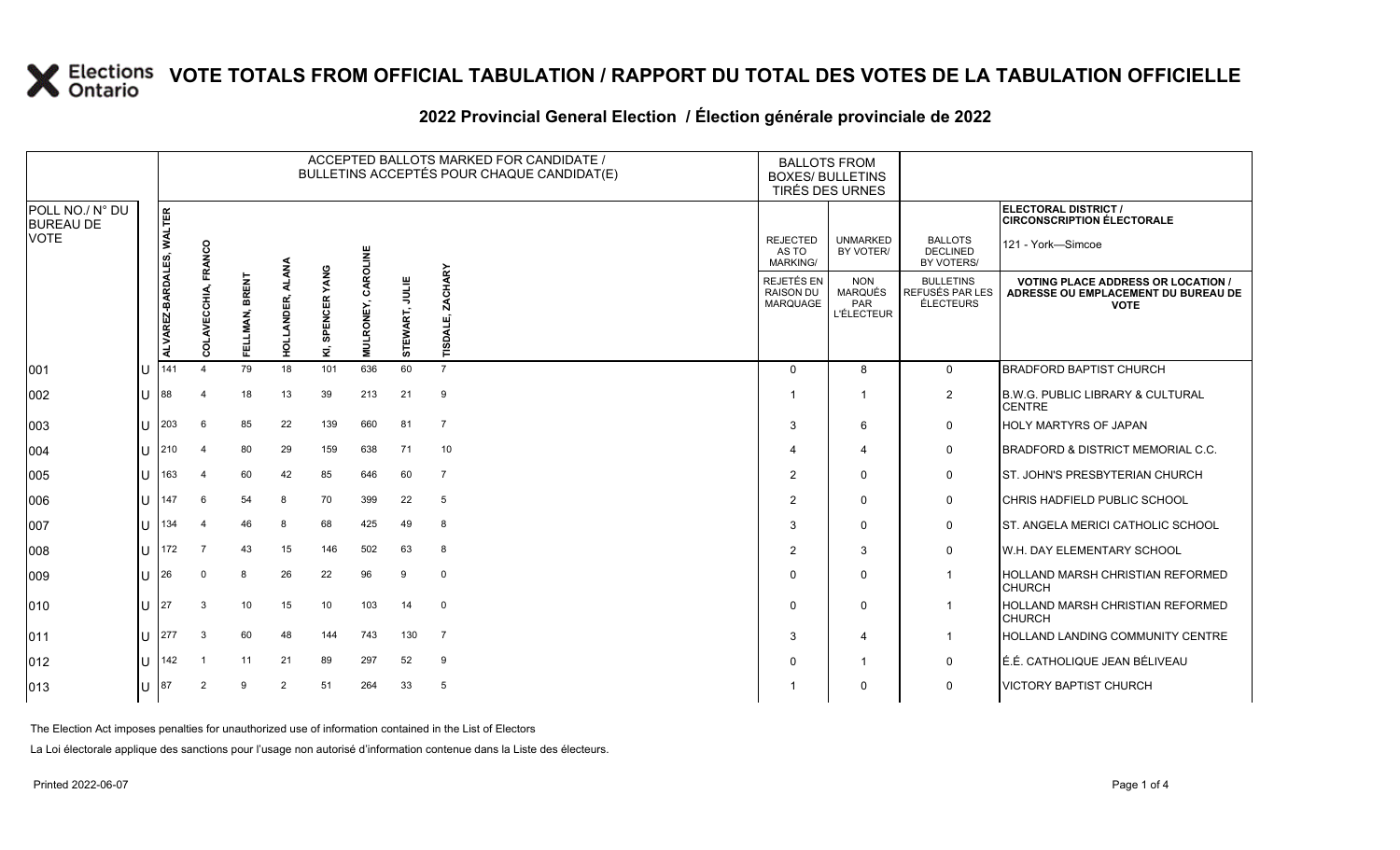# **X** Elections VOTE TOTALS FROM OFFICIAL TABULATION / RAPPORT DU TOTAL DES VOTES DE LA TABULATION OFFICIELLE

|                                     |     |                          |                |                          |                 |                    |           |                | ACCEPTED BALLOTS MARKED FOR CANDIDATE /<br>BULLETINS ACCEPTÉS POUR CHAQUE CANDIDAT(E) | <b>BOXES/ BULLETINS</b>                           | <b>BALLOTS FROM</b><br>TIRÉS DES URNES                   |                                                         |                                                                                                 |
|-------------------------------------|-----|--------------------------|----------------|--------------------------|-----------------|--------------------|-----------|----------------|---------------------------------------------------------------------------------------|---------------------------------------------------|----------------------------------------------------------|---------------------------------------------------------|-------------------------------------------------------------------------------------------------|
| POLL NO./ N° DU<br><b>BUREAU DE</b> |     |                          |                |                          |                 |                    |           |                |                                                                                       |                                                   |                                                          |                                                         | ELECTORAL DISTRICT /<br><b>CIRCONSCRIPTION ÉLECTORALE</b>                                       |
| <b>VOTE</b>                         |     |                          | FRANCO         |                          | ट्ट्            |                    | CAROLINE  |                |                                                                                       | <b>REJECTED</b><br>AS TO<br><b>MARKING/</b>       | <b>UNMARKED</b><br>BY VOTER/                             | <b>BALLOTS</b><br><b>DECLINED</b><br>BY VOTERS/         | 121 - York-Simcoe                                                                               |
|                                     |     | ALVAREZ-BARDALES, WALTER | 통<br>មួ<br>g   | <b>BRENT</b><br>FELLMAN, | ₹<br>HOLLANDER, | SPENCER YANG<br>Σ, | MULRONEY, | STEWART, JULIE | <b>ZACHARY</b><br><b>TISDALI</b>                                                      | REJETÉS EN<br><b>RAISON DU</b><br><b>MARQUAGE</b> | <b>NON</b><br><b>MARQUÉS</b><br>PAR<br><b>L'ÉLECTEUR</b> | <b>BULLETINS</b><br>REFUSÉS PAR LES<br><b>ÉLECTEURS</b> | <b>VOTING PLACE ADDRESS OR LOCATION /</b><br>ADRESSE OU EMPLACEMENT DU BUREAU DE<br><b>VOTE</b> |
| 014                                 |     | 217                      | $\overline{7}$ | 54                       | 17              | 92                 | 597       | 38             | 14                                                                                    | $\overline{2}$                                    | 1                                                        | $\mathbf 0$                                             | OUR LADY OF GOOD COUNSEL C.E.S.                                                                 |
| 015                                 | IU. | 176                      | 7              | 59                       | 19              | 100                | 596       | 89             | 5                                                                                     | 2                                                 | 3                                                        | 0                                                       | <b>EAST GWILLIMBURY SPORTS COMPLEX</b>                                                          |
| 016                                 | IП  | 190                      | 3              | 31                       | 23              | 40                 | 341       | 71             | $\overline{4}$                                                                        | -1                                                |                                                          | 0                                                       | <b>MOUNT ALBERT LIONS CLUB</b>                                                                  |
| 017                                 | ПT  | 285                      | 3              | 69                       | 24              | 168                | 732       | 131            | 8                                                                                     | $\Omega$                                          | $\overline{2}$                                           | 0                                                       | <b>ROSS FAMILY COMPLEX</b>                                                                      |
| 018                                 | Ш   | 147                      | $\overline{2}$ | 46                       | 22              | 111                | 551       | 97             | 12                                                                                    | 3                                                 | 0                                                        | 3                                                       | <b>W.J. WATSON PUBLIC SCHOOL</b>                                                                |
| 019                                 | ΙU  | 135                      | 5              | 78                       | 23              | 103                | 457       | 78             | 6                                                                                     | -1                                                | $\overline{2}$                                           | 0                                                       | <b>SUTTON PUBLIC SCHOOL</b>                                                                     |
| 020                                 | ПT  | 123                      | 6              | 56                       | 18              | 122                | 480       | 79             | $\overline{4}$                                                                        | -1                                                | 3                                                        | $\overline{1}$                                          | <b>GEORGINA SUTTON ARENA</b>                                                                    |
| 021                                 | IU  |                          | $\mathbf 0$    | $\mathbf{0}$             | $\Omega$        | 8                  | 30        | $\overline{4}$ | $\mathbf 0$                                                                           | $\Omega$                                          | 0                                                        | 0                                                       | <b>GEORGINA ISLAND NATIVE UNITED CHURCH</b>                                                     |
| 022                                 | IU. | 174                      | 5              | 37                       | 31              | 138                | 563       | 70             | 8                                                                                     | -1                                                | 3                                                        | 0                                                       | <b>KESWICK UNITED CHURCH</b>                                                                    |
| 023                                 | ПT  | 137                      | $\overline{4}$ | 38                       | 15              | 98                 | 446       | 64             | 8                                                                                     |                                                   | $\mathbf{0}$                                             | $\overline{2}$                                          | <b>GEORGINA ICE PALACE</b>                                                                      |
| 024                                 | IU  | 92                       | 3              | 48                       | $\overline{7}$  | 95                 | 364       | 40             | 2                                                                                     | $\Omega$                                          | 0                                                        | 2                                                       | <b>IR.L. GRAHAM PUBLIC SCHOOL</b>                                                               |
| 025                                 | Ш   | 150                      | $\mathbf 0$    | 65                       | 18              | 171                | 549       | 95             | 5                                                                                     | -1                                                | 0                                                        | 0                                                       | <b>KESWICK PRESBYTERIAN CHURCH</b>                                                              |
| 026                                 |     | 257                      | 5              | 48                       | 15              | 195                | 572       | 82             | 16                                                                                    | 5                                                 |                                                          | $\overline{1}$                                          | <b>LAKE SIMCOE PUBLIC SCHOOL</b>                                                                |
| 027                                 | IU  | $\sqrt{90}$              | 7              | 38                       | 28              | 102                | 586       | 81             | 5                                                                                     |                                                   | 2                                                        | 0                                                       | <b>EGYPT COMMUNITY HALL</b>                                                                     |
|                                     |     |                          |                |                          |                 |                    |           |                |                                                                                       |                                                   |                                                          |                                                         |                                                                                                 |

### **2022 Provincial General Election / Élection générale provinciale de 2022**

The Election Act imposes penalties for unauthorized use of information contained in the List of Electors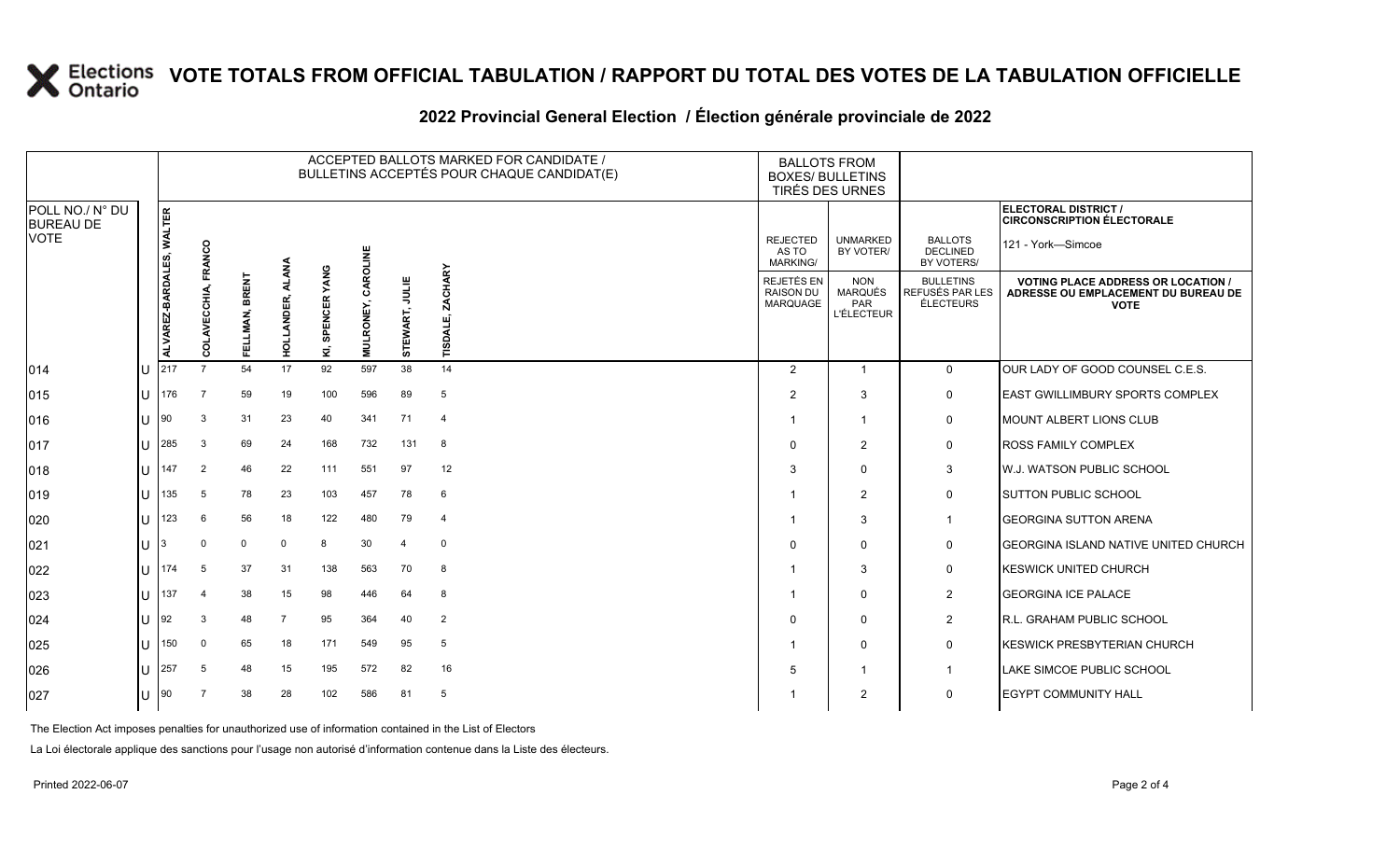# **X** Elections VOTE TOTALS FROM OFFICIAL TABULATION / RAPPORT DU TOTAL DES VOTES DE LA TABULATION OFFICIELLE

|                                     |         | ACCEPTED BALLOTS MARKED FOR CANDIDATE /<br>BULLETINS ACCEPTÉS POUR CHAQUE CANDIDAT(E) |                   |                            |                |                     |           |                         |                                   | <b>BALLOTS FROM</b><br><b>BOXES/ BULLETINS</b><br><b>TIRÉS DES URNES</b> |                                                   |                                                         |                                                                                                 |
|-------------------------------------|---------|---------------------------------------------------------------------------------------|-------------------|----------------------------|----------------|---------------------|-----------|-------------------------|-----------------------------------|--------------------------------------------------------------------------|---------------------------------------------------|---------------------------------------------------------|-------------------------------------------------------------------------------------------------|
| POLL NO./ N° DU<br><b>BUREAU DE</b> |         |                                                                                       |                   |                            |                |                     |           |                         |                                   |                                                                          |                                                   |                                                         | ELECTORAL DISTRICT /<br><b>CIRCONSCRIPTION ÉLECTORALE</b>                                       |
| <b>VOTE</b>                         |         |                                                                                       | <b>RANCO</b>      |                            |                |                     | CAROLINE  |                         |                                   | <b>REJECTED</b><br>AS TO<br><b>MARKING/</b>                              | <b>UNMARKED</b><br>BY VOTER/                      | <b>BALLOTS</b><br><b>DECLINED</b><br>BY VOTERS/         | 121 - York-Simcoe                                                                               |
|                                     |         | ALVAREZ-BARDALES, WALTER                                                              | 동<br>ũ.<br>ಕ<br>Ō | <b>BRENT</b><br>LMAN,<br>핎 | HOLLANDER,     | SPENCER YANG<br>ΣĴ, | MULRONEY, | STEWART, JULIE          | <b>ZACHARY</b><br><b>TVGSI</b>    | REJETÉS EN<br><b>RAISON DU</b><br><b>MARQUAGE</b>                        | <b>NON</b><br>MARQUÉS<br>PAR<br><b>L'ÉLECTEUR</b> | <b>BULLETINS</b><br>REFUSÉS PAR LES<br><b>ÉLECTEURS</b> | <b>VOTING PLACE ADDRESS OR LOCATION /</b><br>ADRESSE OU EMPLACEMENT DU BUREAU DE<br><b>VOTE</b> |
| 028                                 | U       | 139                                                                                   | 6                 | 61                         | 39             | 119                 | 729       | 142                     | $6\phantom{1}$                    | 3                                                                        | 3                                                 | $\Omega$                                                | PEFFERLAW LIONS HALL                                                                            |
| 400                                 | $U$ 5   |                                                                                       |                   | $\overline{4}$             | 2              | 15                  | 36        | 16                      | $\overline{1}$                    |                                                                          | $\Omega$                                          | $\mathbf 0$                                             | <b>KESWICK GARDENS</b>                                                                          |
| 401                                 | $11$ 14 |                                                                                       | $\overline{2}$    | $\mathbf 0$                | $\overline{1}$ | 3                   | 15        | $\overline{1}$          | $\mathbf 0$                       |                                                                          | $\Omega$                                          | 0                                                       | <b>BRADFORD VALLEY CARE COMMUNITY</b>                                                           |
| 402                                 |         | U $\vert$ 17                                                                          | $\Omega$          | $\mathbf{1}$               | $\overline{2}$ | $\overline{4}$      | 28        | $\overline{4}$          | $\overline{1}$                    | 4                                                                        | $\mathbf 0$                                       | $\overline{2}$                                          | CEDARVALE LODGE RETIREMENT & CARE                                                               |
| 700                                 |         | $U$ 14                                                                                | $\overline{2}$    | $\mathbf 0$                | $\overline{1}$ | $\overline{7}$      | 28        | $\overline{4}$          | 3                                 |                                                                          | $\mathbf 0$                                       | $\mathbf 0$                                             | LOFT BRADFORD HOUSE                                                                             |
| 701                                 |         |                                                                                       |                   |                            |                |                     |           |                         | COMBINED WITH 700 / COMBINÉ À 700 |                                                                          |                                                   |                                                         |                                                                                                 |
| 702                                 | $U$ 17  |                                                                                       | $\mathcal{P}$     | 3                          | 2              | 2                   | 11        | $\overline{1}$          | $\overline{1}$                    | $\Omega$                                                                 | $\mathbf 0$                                       | $\Omega$                                                | <b>VICTORIA HOUSE</b>                                                                           |
| 703                                 | U       |                                                                                       |                   |                            |                |                     |           |                         | COMBINED WITH 700 / COMBINÉ À 700 |                                                                          |                                                   |                                                         |                                                                                                 |
| 704                                 | IJ 14   |                                                                                       | 2                 | $\Omega$                   | $\mathbf 0$    | 14                  | 6         | $\overline{\mathbf{1}}$ | $\mathbf 0$                       | $\overline{1}$                                                           | $\mathbf 0$                                       | 0                                                       | <b>GORDON'S RESIDENTIAL HOME</b>                                                                |
| 705                                 | U       |                                                                                       |                   |                            |                |                     |           |                         | COMBINED WITH 704 / COMBINÉ À 704 |                                                                          |                                                   |                                                         |                                                                                                 |
| 706                                 | U       |                                                                                       |                   |                            |                |                     |           |                         | COMBINED WITH 702 / COMBINÉ À 702 |                                                                          |                                                   |                                                         |                                                                                                 |
| 708                                 | U       |                                                                                       |                   |                            |                |                     |           |                         | COMBINED WITH 702 / COMBINÉ À 702 |                                                                          |                                                   |                                                         |                                                                                                 |
| 709                                 |         | U $\vert$ 12                                                                          |                   |                            |                | 11                  | 19        | 6                       | 2                                 | $\Omega$                                                                 | $\mathbf 0$                                       | $\mathbf{0}$                                            | <b>NEWMARKET RESIDENCE</b>                                                                      |
| 710                                 |         |                                                                                       |                   |                            |                |                     |           |                         | COMBINED WITH 709 / COMBINÉ À 709 |                                                                          |                                                   |                                                         |                                                                                                 |
|                                     |         |                                                                                       |                   |                            |                |                     |           |                         |                                   |                                                                          |                                                   |                                                         |                                                                                                 |

### **2022 Provincial General Election / Élection générale provinciale de 2022**

The Election Act imposes penalties for unauthorized use of information contained in the List of Electors